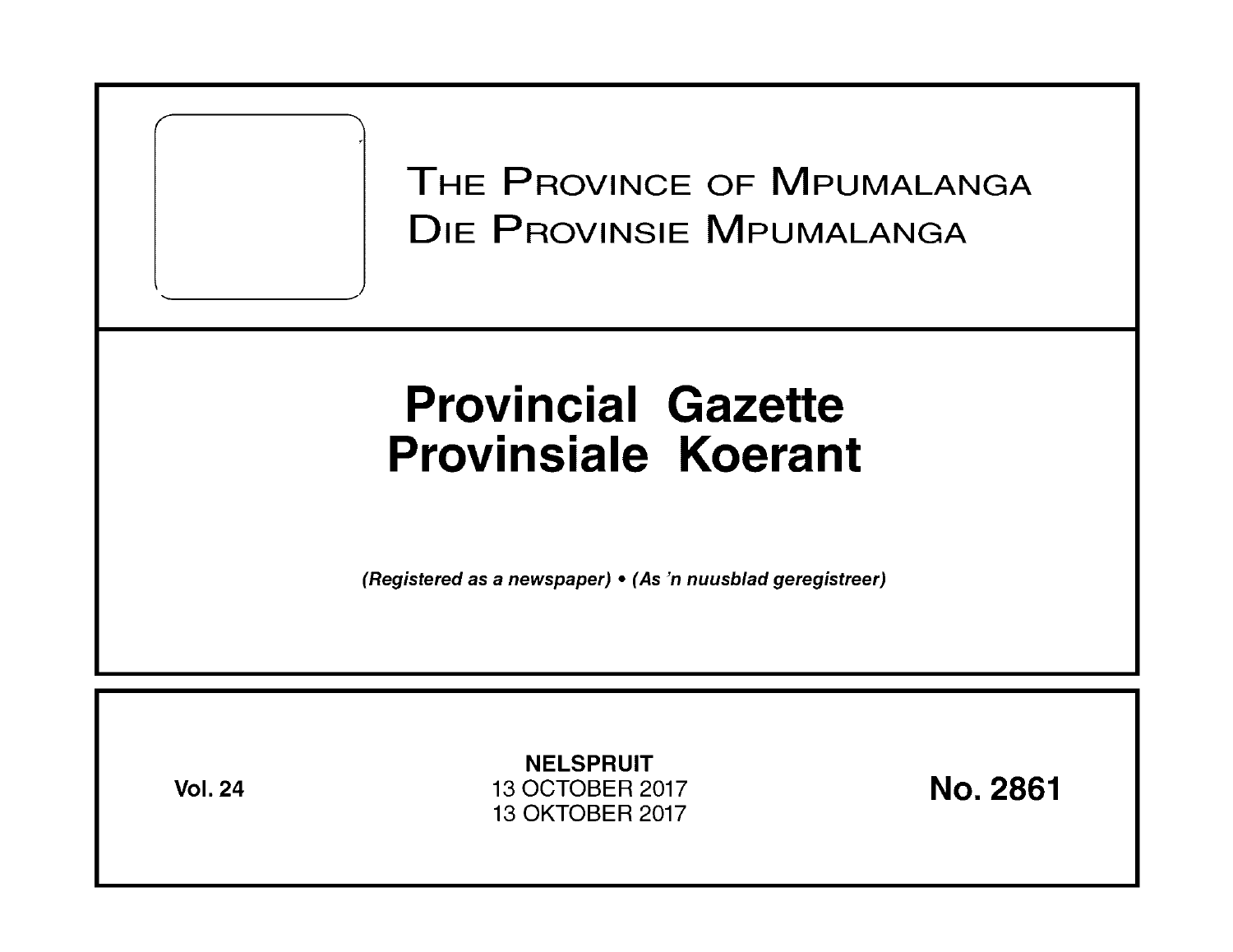# **CONTENTS**

|     |                                                                                                         | Gazette | Page |
|-----|---------------------------------------------------------------------------------------------------------|---------|------|
|     |                                                                                                         | No.     | No.  |
|     | <b>GENERAL NOTICES • ALGEMENE KENNISGEWINGS</b>                                                         |         |      |
| 107 |                                                                                                         | 2861    | 11   |
| 107 |                                                                                                         | 2861    | 11   |
| 108 | Govan Mbeki Spatial Planning and Land Use Management By-Law, 2016: Amendment Scheme 118                 | 2861    | 12   |
| 109 | Govan Mbeki Spatial Planning and Land Use Management By-Law, 2016: Amendment Scheme 120                 | 2861    | 13   |
| 110 | Govan Mbeki Spatial Planning and Land Use Management By-Law, 2016: Amendment Scheme 119                 | 2861    | 14   |
| 111 | Govan Mbeki Spatial Planning and Land Use Management By-Law, 2016: Amendment Scheme 123                 | 2861    | 15   |
| 112 | Govan Mbeki Spatial Planning and Land Use Management By-Law, 2016: Amendment Scheme 121                 | 2861    | 16   |
| 113 | Govan Mbeki Spatial Planning and Land Use Management By-Law, 2016: Amendment Scheme 122                 | 2861    | 17   |
| 114 | Govan Mbeki Spatial Planning and Land Use Management By-Law, 2016: Amendment Scheme 111                 | 2861    | 18   |
|     | <b>PROCLAMATION • PROKLAMASIE</b>                                                                       |         |      |
| 26  | Town-Planning and Townships Ordinance, 1986: Notice of approval of Emalahleni Amendment Schemes         | 2861    | 19   |
|     | <b>PROVINCIAL NOTICES • PROVINSIALE KENNISGEWINGS</b>                                                   |         |      |
| 129 | Msukaligwa Local Municipality Spatial Planning and Land Use Management By-law, 2016: Erf 1467, Ermelo   | 2861    | 20   |
| 129 | Msukaligwa Plaaslike Munisipaliteit Ruimtelike Beplanning en Grondgebruikbestuursverordening, 2016: Erf | 2861    | 20   |
| 130 | Govan Mbeki Spatial Planning and Landuse Management By-law, 2016: Erf 7648 (Park), Secunda Extension    | 2861    | 21   |
| 131 | Emalahleni Spatial Planning and Land Use Management By-law, 2016: Erf 2707, Emalahleni Extension 16     | 2861    | 21   |
| 131 | Emalahleni Ruimtelikebeplanning en Grondgebruiksbestuur By-wet, 2016: Erf 2707, Emalahleni-uitbreiding  | 2861    | 22   |
| 132 | Emalahleni Spatial Planning and Land Use Management By-law, 2016: Erf 2707, Emalahleni Extension 16     | 2861    | 22   |
| 132 | Emalahleni Ruimtelikebeplanning en Grondgebruikbestuur By-wet, 2016: Erf 2707, Emalahleni Uitbreiding   | 2861    | 23   |
| 133 | Emalahleni Spatial Planning and Land Use Management By-law, 2016: Emalahleni Amendment Scheme           | 2861    | 23   |
| 133 | Emalahleni Ruimtelikebeplanning en Grondgebruiksbestuur By-wet, 2016: Emalahleni-wysigingskema 2177     |         |      |
|     |                                                                                                         | 2861    | 24   |
|     | <b>LOCAL AUTHORITY NOTICES . PLAASLIKE OWERHEIDS KENNISGEWINGS</b>                                      |         |      |
| 110 | Dr JS Moroka Spatial Planning and Land use Management Bylaw, 2016: Farm Matjesgoedkuil 3 JS,            | 2861    | 24   |
| 112 | Town-planning and Townships Ordinance, 1986: Rezoning of Portion 1 of Stand 1971 and Portion 1 of Stand |         |      |
|     |                                                                                                         | 2861    | 25   |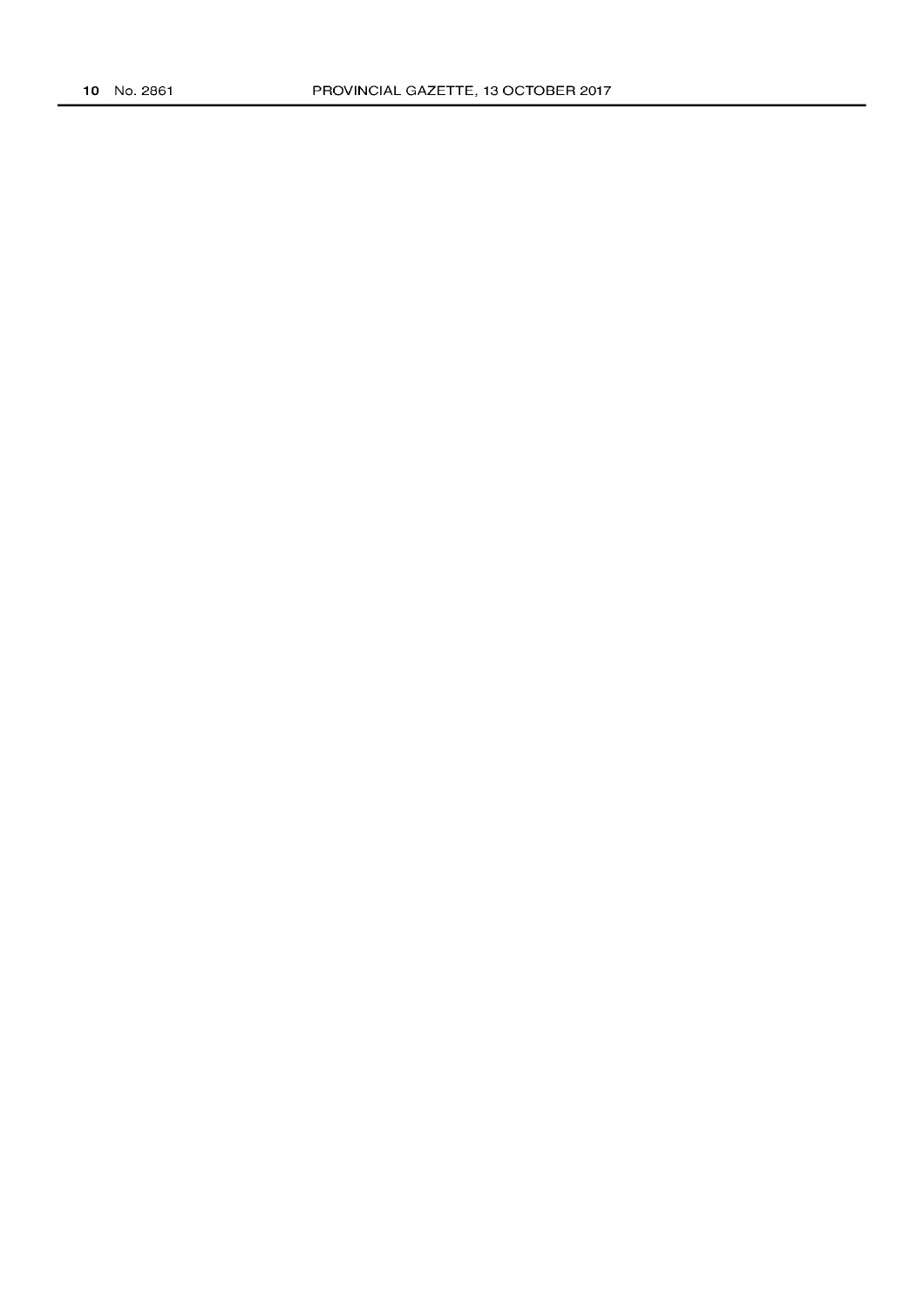# GENERAL NOTICES • ALGEMENE KENNISGEWINGS

### NOTICE 107 OF 2017

#### THEMBISILE HANI MUNICIPALITY

#### THEMBISILE HANI MUNICIPALITY NOTICE OF A TOWNSHIP ESTABLISHMENT APPLICATION IN TERMS OF SECTION 59 OF THE THEMBISILE SPATIAL PLANNING AND LAND USE MANAGEMENT BY-LAW, 2015

The Thembisile Hani Local Municipality, hereby gives notice in terms of Spatial Planning and Land Use Management Act, 2013, (SPLUMA, Act 16 of 2013) read together with SPLUMA Regulations (GN R239, 2015) together with Sections 21 and 59 of the Thembisile Spatial Planning and Land Use Management By-Law, 2015 that a land development application to establish a township referred to in the Annexure attached hereto, has been received by it. Particulars of the application will lie for inspection during normal office hours at the office of the Municipal Manager, Thembisile Hani Local Municipality, Stand No. 24, Kwaggafontein, 0458 for a period of 28 days from Friday 6 October 2017 until Friday 3 November 2017.

#### Annexure

#### Name of Township: Mashiloville Township

Name of Applicant: Plan Associates Town and Regional Planners INC, (Reg No. 2012/06641/21) 339 Hilda Street, Hatfield, 0028 Telephone No: 012 342 8701, Email: herman@planassociates.co.za Reference: 211727 Number of Erven and proposed land uses in township: 526

- Low Density Residential: 519 (Average size: 522m<sup>2</sup>)
- General Mixed Use: 2 (Average size: 1698m2)
- Institutional: 2 (Average size: 5002m2)
- Utilities 1 (Size: 1247m<sup>2</sup>)
- Public Open Space: 2 (Average size: 3308m2)

Land Description: A part of Portion 4 of the farm Kameelpoortnek 218 JR and a part of the Remainder of the farm Kameelpoortnek 218 JR

Location: The proposed development is located directly north of Kwamhlanga Crossing along the R 568 towards Siyabuswa and is located directly west of the Kwa Thomas settlement.

06-13

#### KENNISGEWING 107 VAN 2017

#### THEMBISILE HANI MUNISIPALITEIT

#### THEMBISILE HANI MUNISIPALITEIT KENNISGEWING VAN AANSOEK OM STIGTING VAN DORP INGEVOLGE ARTIKEL 59 VAN DIE THEMBISILE HAN I MUNISIPALITEIT GRONDGEBRUIKBESTUUR-VERORDENING, 2015

Die Thembisile Hani Munisipaliteit gee hiermee ingevolge die Wet op Ruimtelike Beplanning en Grondgebruikbestuur, 2013 (SPLUMA Wet 16 van 2013) saam gelees met SPLUMA Regulasies (GN R 239,2015) saam met artikel 21 en 59 van die Thembisile Hani Munisipaliteit Grondgebruikbestuurs-verordening, 2015, grond gebruiks aansoek vir die doel van dorpstigting soos beskryf in die Bylaag, ontvang is. Volledige besonderhede en planne (indien enige) van die aansoek Ie ter insae gedurende gewone kantoorure by die Munisipale kantore: Munisipale Bestuurder, Thembisile Hani Munisipaliteit, Erf 24, Kwaggafontein, 0458 vir 'n tydperk van 28 dae vanaf 6 Oktober 2017 tot Vrydag 3 November 2017.

#### Bylaag

#### Naam van Dorp: Mashiloville Dorp

Naam van gemagtige agend: Plan Medewerkers Stads- en Streetkbeplanners Ingelyf (Registrasie Nr. 2012/06641/21) 339 Hilda Straat, Hatfield, 0028 Tel No: 012 342 8701, Epos: herman@planassociates.co.za Verwysing: 211727

#### Aantal erwe en voorgestelde sonering

- Lae Digtheid Residensieel: 519 (Gemiddeld Groote: 522m2)
- Gemengde Gebruik: 2 (Gemiddeld Groote: 1698m2)
- Institusioneel: 2 (Gemiddeld Groote: 5002m2)
- Munisipaal 1 (Gemiddeld Groote: 1247m<sup>2</sup>)
- Openbare Oopruimte: 2 (Average size: 3308m2)

Grond Beskryiwng: 'n Gedeelte van Gedeelte 4 van die plaas Kameelpoortnek 218 JR en a gedeelte van die Restant van die plaas Kameelpoortnek 218 JR.

Ligging: Die eiendomme is gelee direk Noord van die Kwamhlanga Crossing, lands the R 568 na Siyabuswa and direk west van die Kwa Thomas nedersetting.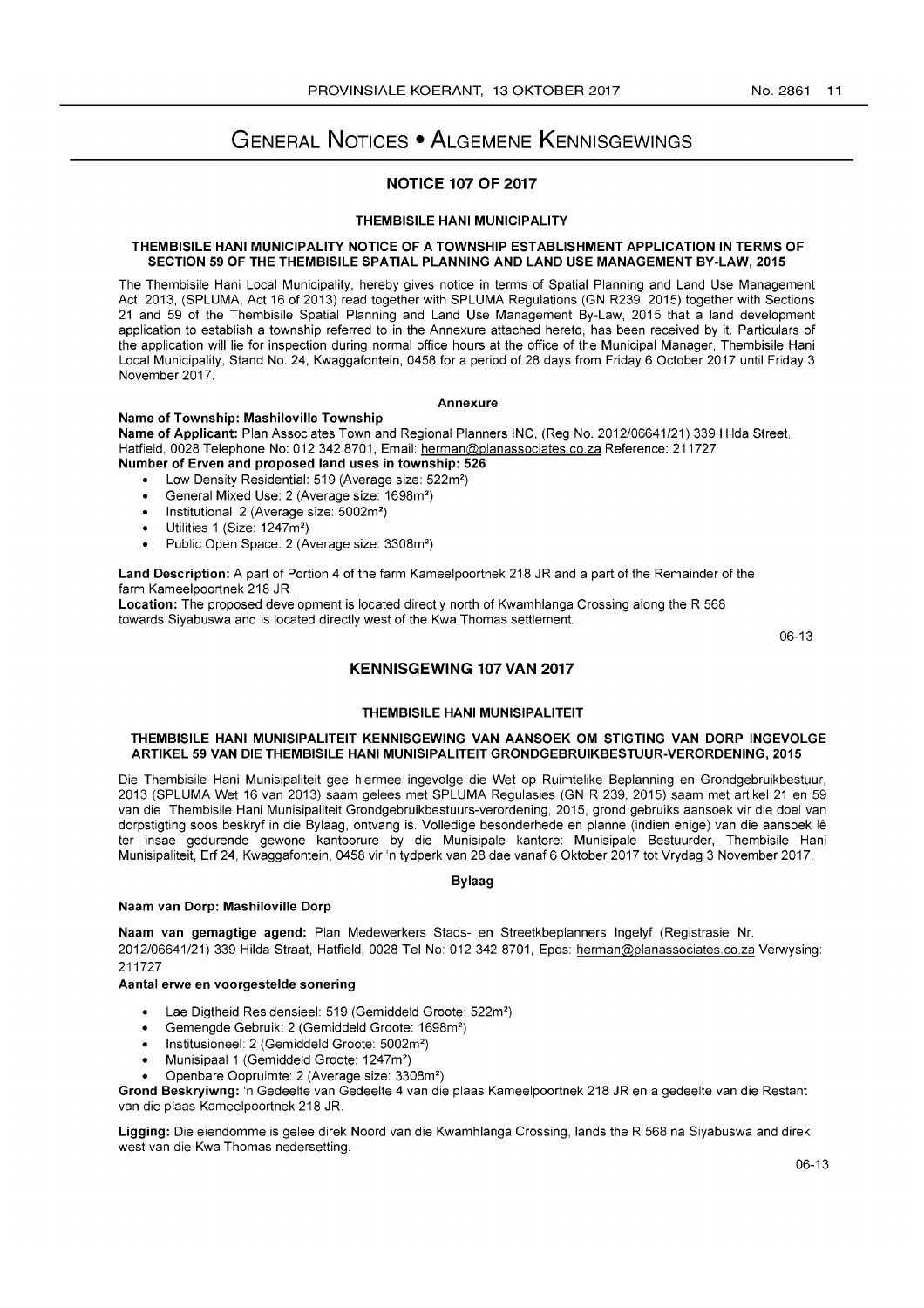#### **NOTICE 108 OF 2017**

# **NOTICE OF APPLICATION IN TERMS OF THE GOVAN MBEKI SPATIAL PLANNING AND LAND USE MANAGEMENT BY-LAW, 2016, CHAPTER 5 AND 6 (Amendment Scheme 118)**

I, Karl Wilhelm Rost, Pr Pin, of the firm Reed Geomatics Incorporated hereby give notice in terms of Section 88 of the Govan Mbeki SPLUM By-Law, that I have applied to the Govan Mbeki Municipality for the following:

**Application for Amendment of land use scheme (Rezoning)** 

**Application reference number: Case AS\_18251** 

### **Property Owner and information:**

Portion 4 of the Farm Riversdale 119, Registration Division 1.5., Mpumalanga

Portion 5 of the Farm Riversdale 119, Registration Division 1.5., Mpumalanga

Portion 6 of the Farm Riversdale 119, Registration Division 1.5., Mpumalanga

Remaining Extent of Portion 7 of the Farm Riversdale 119, Registration Division 1.5., Mpumalanga

Portion 10 of the Farm Syferfontein 115, Registration Division 1.5., Mpumalanga

Portion 12 of the Farm Syferfontein 115, Registration Division 1.5., Mpumalanga

Portion 6 of the Farm Van Schalkwyksrust 118, Registration Division 1.5., Mpumalanga

The Remainder of Portion 8 of the Farm Van Schalkwyksrust 118, Registration Division 1.5., Mpumalanga

The Remaining Extent of the Farm Van Schalkwyksrust 118, Registration Division 1.5., Mpumalanga

The properties are situated approximately 10km North of Trichardt, at coordinates: 526"23'43.82" E29°13'34.85".

**Owner: Sasol Mining Pty ltd (Reg. No: 1950/038590/07)** held by title deeds **T84390/1989, T26446/1990, T16548/1989, T46214/1990, T73925/1990, T22071/1989&T14681/2014.** 

I the owner /agent hereby gives notice in terms of Section 88 of the Govan Mbeki Spatial Planning and Land Use Management By-Law, of the application for the amendment of the Land Use Scheme known as the Govan Mbeki Land Use Scheme, as amended, 2010, by the rezoning of portions of abovementioned properties, from "Agriculture" to "Quarrying & Mining" to legally accommodate the existing mine.

Particulars of the application will lie for inspection during normal office hours at the Office of Manager Town and Regional Planning, Room 323 3rd floor, South Wing Municipal Buildings, for the period **30 days** from 13 **October 2017.** 

Objections to or representations in respect of the application must be lodged with or made in writing to the Municipal Manager at the above address within a period of 30 days from 13 October 2017, being **13 November 2017.** 

**Name and address of applicant: Reed Geomatics Incorporated, P.O. Box 985, Secunda, 2302 Tel: 017 6311394 Fax: 017 6311770** 

**Our ref: P17588**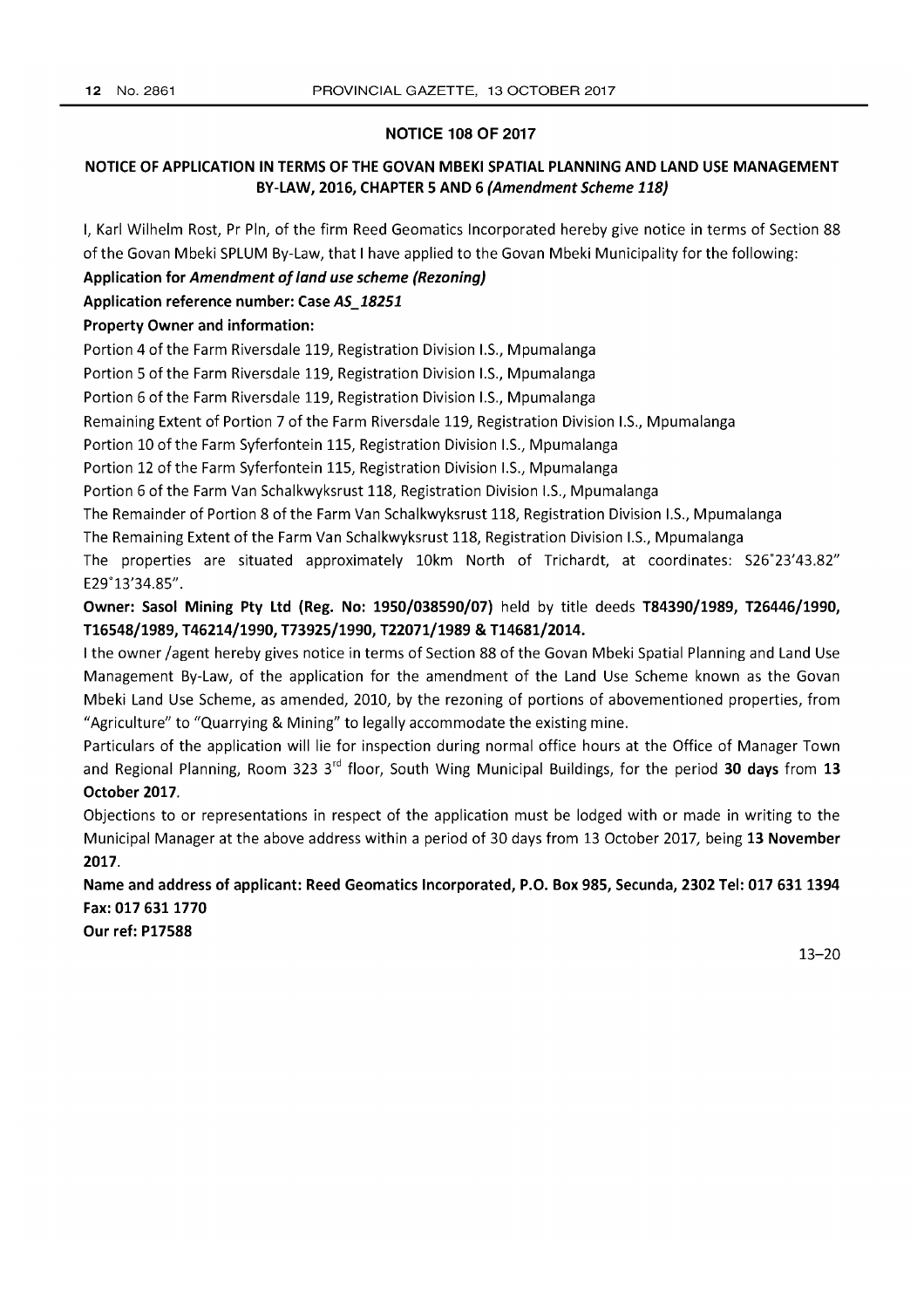# **NOTICE 109 OF 2017**

# **NOTICE OF APPLICATION IN TERMS OF THE GOVAN MBEKI SPATIAL PLANNING AND LAND USE MANAGEMENT BY-LAW, 2016, CHAPTER 5 AND 6 (Amendment Scheme 120)**

I, Karl Wilhelm Rost, Pr Pin, of the firm Reed Geomatics Incorporated hereby give notice in terms of Section 88 of the Govan Mbeki SPLUM By-Law, that I have applied to the Govan Mbeki Municipality for the following:

# **Application for Amendment 0/ land use scheme (Rezoning)**

# **Application reference number: Case AS\_17053**

# **Property Owner and information:**

Remaining Extent of Portion 1 of the Farm Frischgewaagd 142, Registration Division 1.5., Mpumalanga Remaining Extent of Portion 6 of the Farm Frischgewaagd 142, Registration Division 1.5., Mpumalanga Ptn 19 (a Portion of Portion 16) of the Farm Frischgewaagd 142, Registration Division 1.5., Mpumalanga, The properties are situated approximately 6km North East of Trichardt, at coordinates: 526°27'49.6" E29°17'lO.87" .

# **Owner: Sasol Mining Pty Ltd (Reg. No: 1950/038590/07)** held by title deeds **T16379/2008 & T2824/2009**

I the owner /agent hereby gives notice in terms of Section 88 of the Govan Mbeki Spatial Planning and Land Use Management By-Law, of the application for the amendment of the Land Use Scheme known as the Govan Mbeki Land Use Scheme, as amended, 2010, by the rezoning of portions of Remaining Extent of Portion 1, the Remaining Extent of Portion 6 & Portion 19 (a Portion of Portion 16) of the Farm Frischgewaagd 142, Registration Division 1.5., Mpumalanga, from "Agriculture" to "Quarrying & Mining" to legally accommodate the existing mine.

Particulars of the application will lie for inspection during normal office hours at the Office of Manager Town and Regional Planning, Room 323 3rd floor, South Wing Municipal Buildings, for the period **30 days**  from **13 October 2017.** 

Objections to or representations in respect of the application must be lodged with or made in writing to the Municipal Manager at the above address within a period of 30 days from 13 October 2017, being 13 **November 2017.** 

**Name and address of applicant: Reed Geomatics Incorporated, P.O. Box 985, Secunda, 2302 Tel: 017 6311394 Fax: 017 6311770** 

**Our ref: P17590**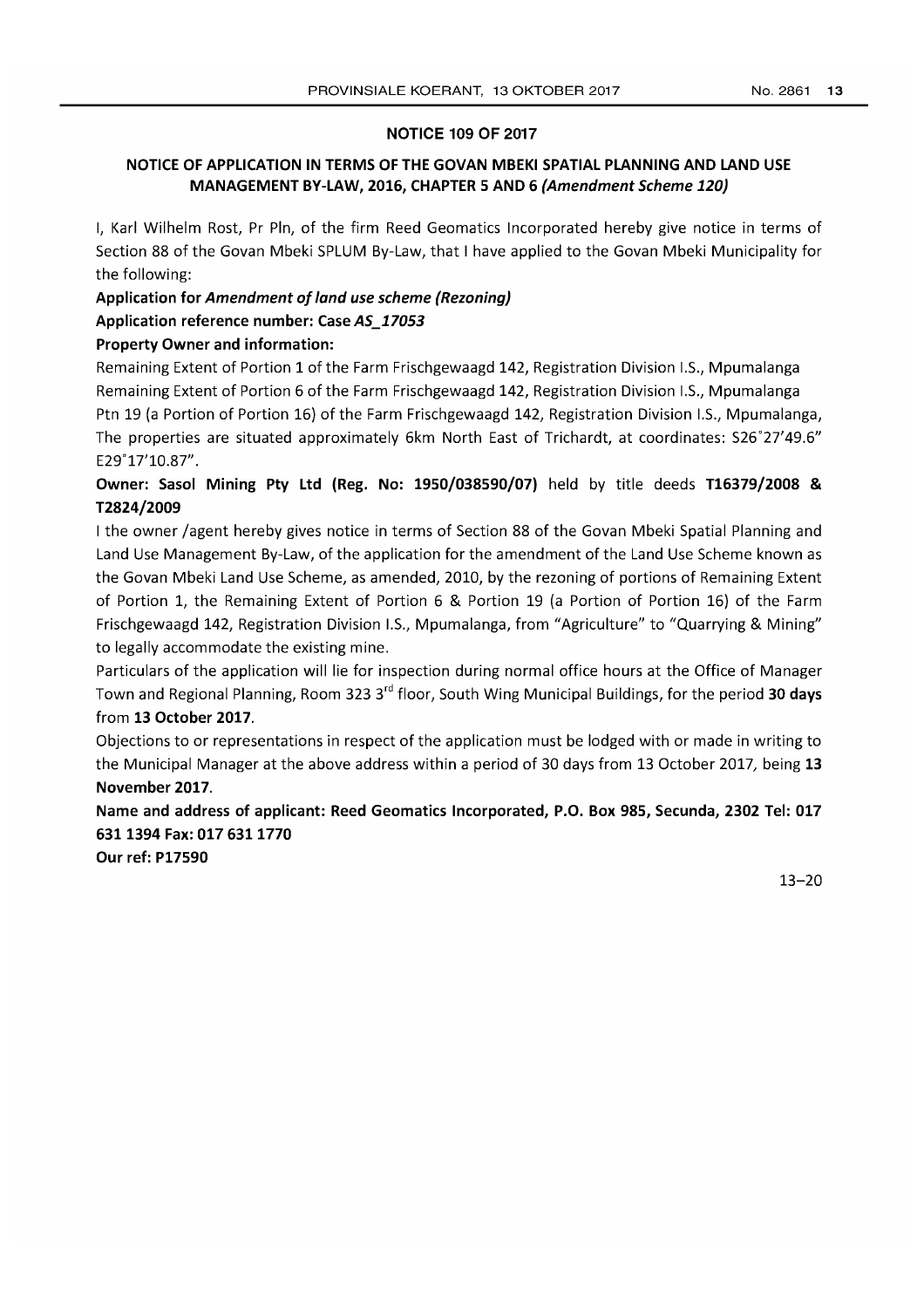#### **NOTICE 110 OF 2017**

# **NOTICE OF APPLICATION IN TERMS OF THE GOVAN MBEKI SPATIAL PLANNING AND LAND USE MANAGEMENT BY-LAW, 2016, CHAPTER 5 AND 6 (Amendment Scheme 119)**

I, Karl Wilhelm Rost, Pr Pin, of the firm Reed Geomatics Incorporated hereby give notice in terms of Section 88 of the Govan Mbeki **SPLUM** By-Law, that I have applied to the Govan Mbeki Municipality for the following:

**Application** for **Amendment 0/ land use scheme (Rezoning)** 

#### **Application reference number: Case AS\_18301**

#### **Property Owner and information:**

Portion 9 of the Farm Zwakfontein 120, Registration Division I.S., Mpumalanga

The Remaining Extent of Portion 10 of The Farm Zwakfontein 120, Registration Division I.S.,

Mpumalanga

Portion 31 **(A** Portion of Portion 10) of the Farm Zwakfontein 120, Registration Division I.S., Mpumalanga

The properties are situated approximately 12km North of Secunda, at coordinates: S26"24'32.84" E29°12'19.18".

#### **Owner: Sasol Mining pty Ltd (Reg. No: 1950/038590/07)** held by title deeds **T01498/90 & T87038/89**

I the owner /agent hereby gives notice in terms of Section 88 of the Govan Mbeki Spatial Planning and Land Use Management By-Law, of the application for the amendment of the Land Use Scheme known as the Govan Mbeki Land Use Scheme, as amended, 2010, by the rezoning of portions of Portion 9, the Remaining Extent of Portion 10 & Portion 31 **(A** Portion of Portion 10) of The Farm Zwakfontein 120, Registration Division I.S., Mpumalanga, from "Agriculture" to "Quarrying & Mining" to legally accommodate the existing mine.

Particulars of the application will lie for inspection during normal office hours at the Office of Manager Town and Regional Planning, Room 323 3rd floor, South Wing Municipal Buildings, for the period **30 days**  from **13 October 2017.** 

Objections to or representations in respect of the application must be lodged with or made in writing to the Municipal Manager at the above address within a period of 30 days from 13 October 2017, being 13 **November 2017.** 

**Name and address of applicant: Reed Geomatics Incorporated, P.O. Box 985, Secunda, 2302 Tel: 017 6311394 Fax: 017 6311770** 

**Our ref: P17589**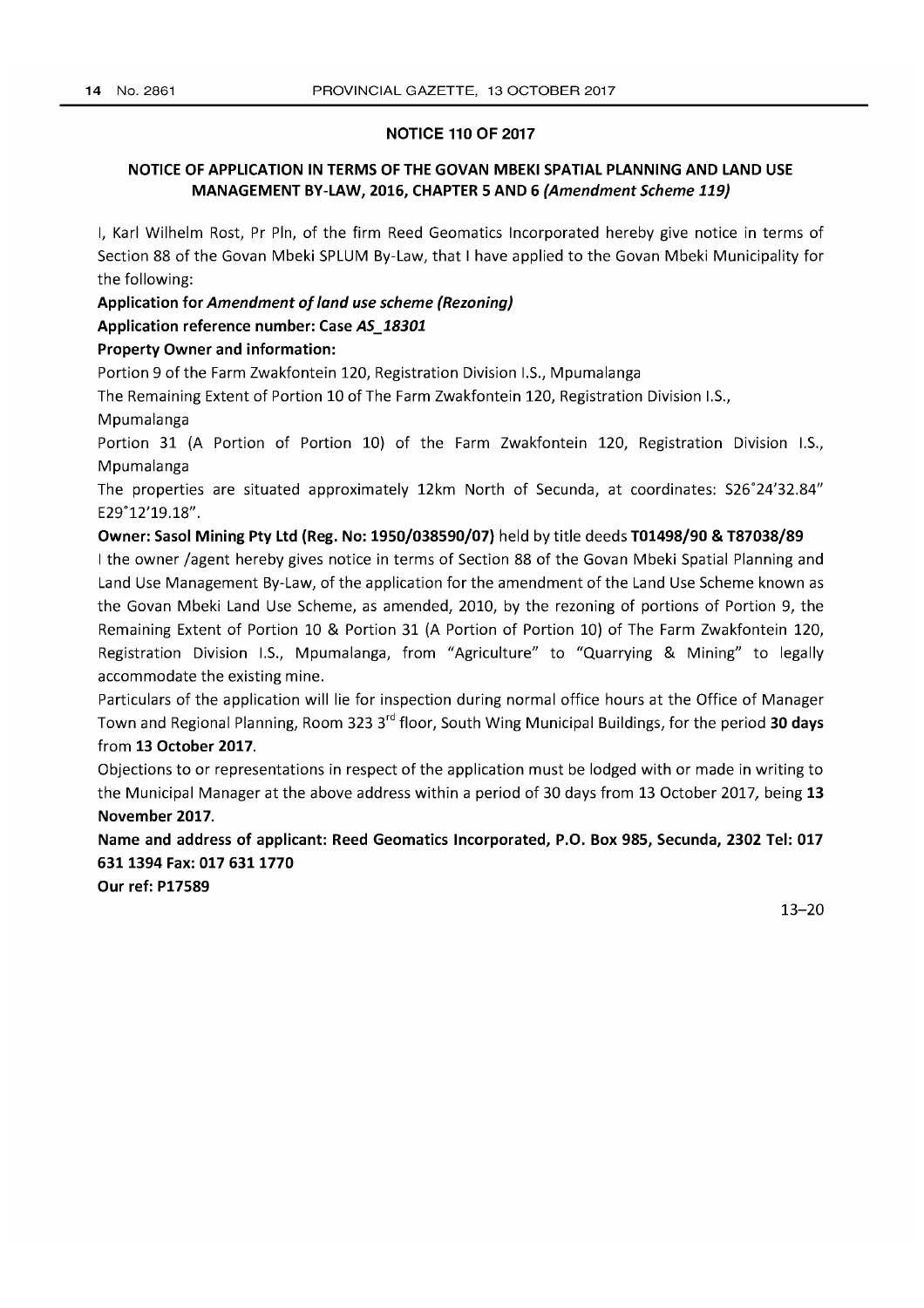# **NOTICE 111 OF 2017**

# **NOTICE OF APPLICATION IN TERMS OF THE GOVAN MBEKI SPATIAL PLANNING AND LAND USE MANAGEMENT BY-LAW, 2016, CHAPTER 5 AND 6 (Amendment Scheme 123)**

I, Karl Wilhelm Rost, Pr Pin, of the firm Reed Geomatics Incorporated hereby give notice in terms of Section 88 of the Govan Mbeki SPLUM By-Law, that I have applied to the Govan Mbeki Municipality for the following:

**Application for Amendment of land use scheme (Rezoning)** 

**Application reference number: Case AS\_18303** 

# **Property Owner and information:**

Portion 33 of the Farm Bosjesspruit 291, Registration Division I.S., Mpumalanga. The property is situated approximately 7km South East of SASOL Synfuels, at coordinates: 526°36'26.21" E29°12'53.48".

# **Owner: Sasol Mining Pty Ltd (Reg. No: 1950/038590/07)** held by title deed **T7510/2012**

I the owner /agent hereby gives notice in terms of Section 88 of the Govan Mbeki Spatial Planning and Land Use Management By-Law, of the application for the amendment of the Land Use Scheme known as the Govan Mbeki Land Use Scheme, as amended, 2010, by the rezoning of Portion 33 of the Farm Bosjesspruit 291, Registration Division I.S., Mpumalanga, from "Agriculture" to "Quarrying & Mining" to legally accommodate the existing mine.

Particulars of the application will lie for inspection during normal office hours at the Office of Manager Town and Regional Planning, Room 323 3rd floor, South Wing Municipal Buildings, for the period **30 days**  from **13 October 2017.** 

Objections to or representations in respect of the application must be lodged with or made in writing to the Municipal Manager at the above address within a period of 30 days from 13 October 2017, being 13 **November 2017.** 

**Name and address of applicant: Reed Geomatics Incorporated, P.O. Box 985, Secunda, 2302 Tel: 017 6311394 Fax: 017 6311770** 

**Our ref: P17599**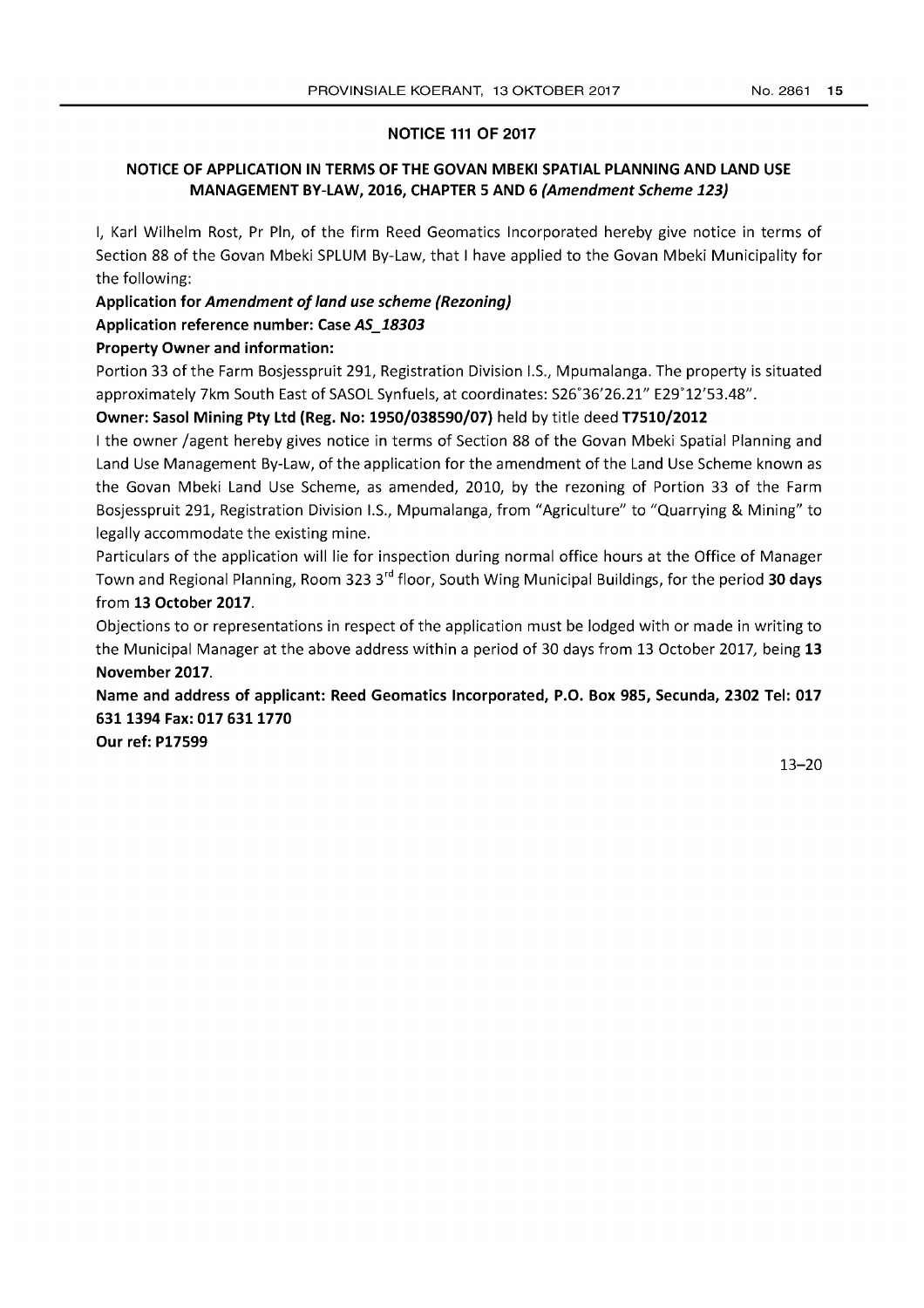#### NOTICE 112 OF 2017

# NOTICE OF APPLICATION IN TERMS OF THE GOVAN MBEKI SPATIAL PLANNING AND LAND USE MANAGEMENT BY-LAW, 2016, CHAPTER 5 AND 6 (Amendment Scheme 121)

I, Karl Wilhelm Rost, Pr Pin, of the firm Reed Geomatics Incorporated hereby give notice in terms of Section 88 of the Govan Mbeki SPLUM By-Law, that I have applied to the Govan Mbeki Municipality for the following:

Application for Amendment of land use scheme (Rezoning)

Application reference number: Case AS\_18354

### Property Owner and information:

Portion 26 of the Farm Van Stadensdam 333, Registration Division 1.5., Mpumalanga. The property is situated approximately Skm South of Chari Cilliers, at coordinates: 526°42'36.68" E29°10'27.47".

# Owner: Sasol Mining Pty Ltd (Reg. No: 1950/038590/07) held by title deed T11983/2012

I the owner jagent hereby gives notice in terms of Section 88 of the Govan Mbeki Spatial Planning and Land Use Management By-Law, of the application for the amendment of the Land Use Scheme known as the Govan Mbeki Land Use Scheme, as amended, 2010, by the rezoning of a portion of Portion 26 of the Farm Van Stadensdam 333, Registration Division 1.5., Mpumalanga, from "Agriculture" to "Quarrying & Mining" to legally accommodate the existing mine.

Particulars of the application will lie for inspection during normal office hours at the Office of Manager Town and Regional Planning, Room 323 3<sup>rd</sup> floor, South Wing Municipal Buildings, for the period 30 days from 13 October 2017.

Objections to or representations in respect of the application must be lodged with or made in writing to the Municipal Manager at the above address within a period of 30 days from 13 October 2017, being 13 November 2017.

Name and address of applicant: Reed Geomatics Incorporated, P.O. Box 985, Secunda, 2302 Tel: 017 631 1394 Fax: 017 631 1770

Our ref: P17591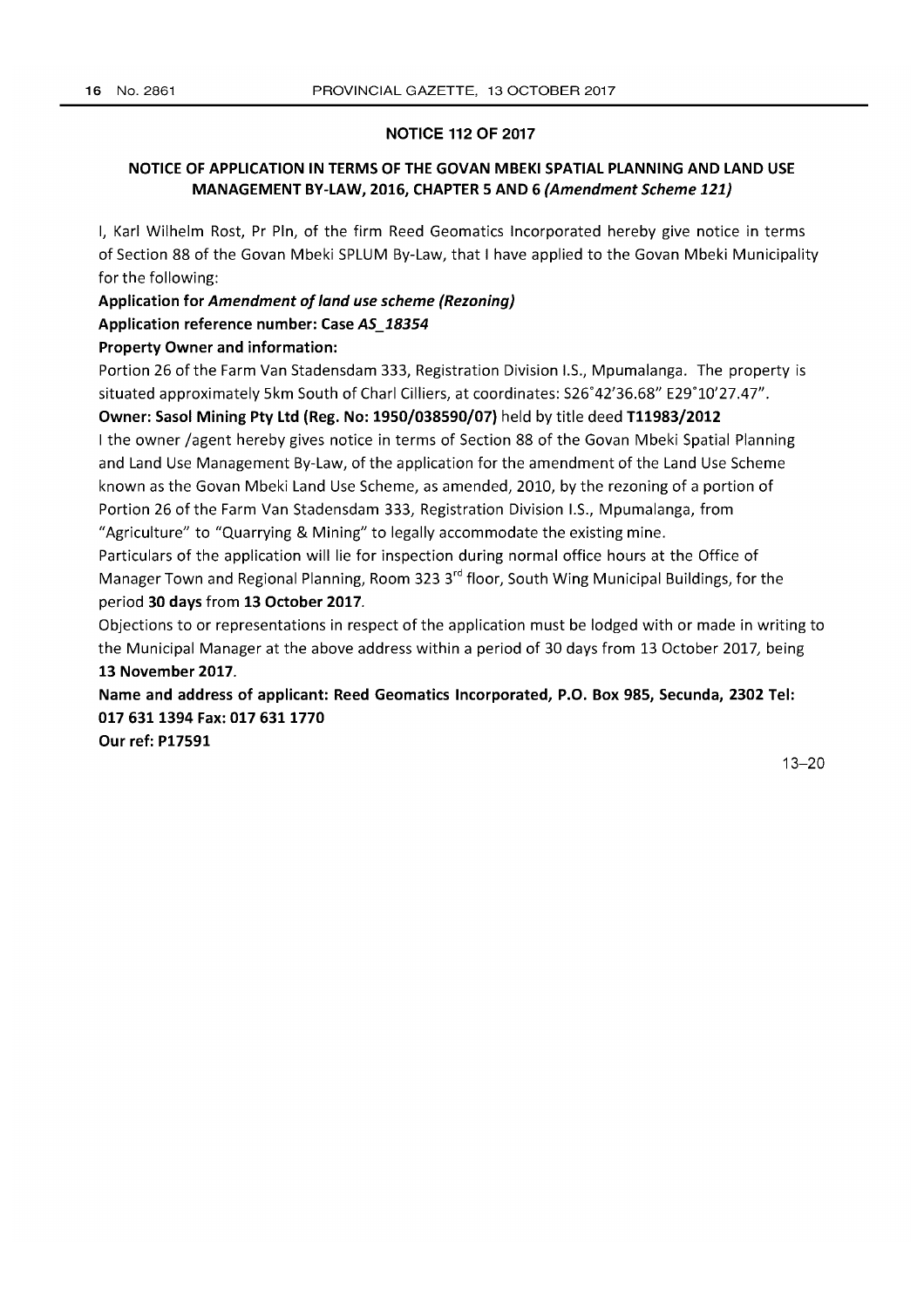# **NOTICE 113 OF 2017**

# **NOTICE OF APPLICATION IN TERMS OF THE GOVAN MBEKI SPATIAL PLANNING AND LAND USE MANAGEMENT BY-LAW, 2016, CHAPTER 5 AND 6 (Amendment Scheme 122)**

I, Karl Wilhelm Rost, Pr Pin, of the firm Reed Geomatics Incorporated hereby give notice in terms of Section 88 of the Govan Mbeki SPLUM By-Law, that I have applied to the Govan Mbeki Municipality for the following:

# **Application for Amendment of land use scheme (Rezoning)**

**Application reference number: Case AS\_18302** 

# **Property Owner and information:**

Portion 2 of the Farm Genadesfontein 334, Registration Division 1.5., Mpumalanga. The property is situated approximately 3km East of Chari Cilliers, at coordinates: 526°39'56.9" E29°13'00.49".

# **Owner: Sasol Mining Pty Ltd (Reg. No: 1950/038590/07)** held by title deeds **T42553/1992**

I the owner /agent hereby gives notice in terms of Section 88 of the Govan Mbeki Spatial Planning and Land Use Management By-Law, of the application for the amendment of the Land Use Scheme known as the Govan Mbeki Land Use Scheme, as amended, 2010, by the rezoning of a portion of Portion 2 of the Farm Genadesfontein 334, Registration Division 1.5., Mpumalanga, from "Agriculture" to "Quarrying & Mining" to legally accommodate the existing mine.

Particulars of the application will lie for inspection during normal office hours at the Office of Manager Town and Regional Planning, Room 323 3rd floor, South Wing Municipal Buildings, for the period **30 days**  from **13 October 2017.** 

Objections to or representations in respect of the application must be lodged with or made in writing to the Municipal Manager at the above address within a period of 30 days from 13 October 2017, being 13 **November 2017.** 

**Name and address of applicant: Reed Geomatics Incorporated, P.O. Box 985, Secunda, 2302 Tel: 017 6311394Fax:0176311770** 

**Our ref: P17592**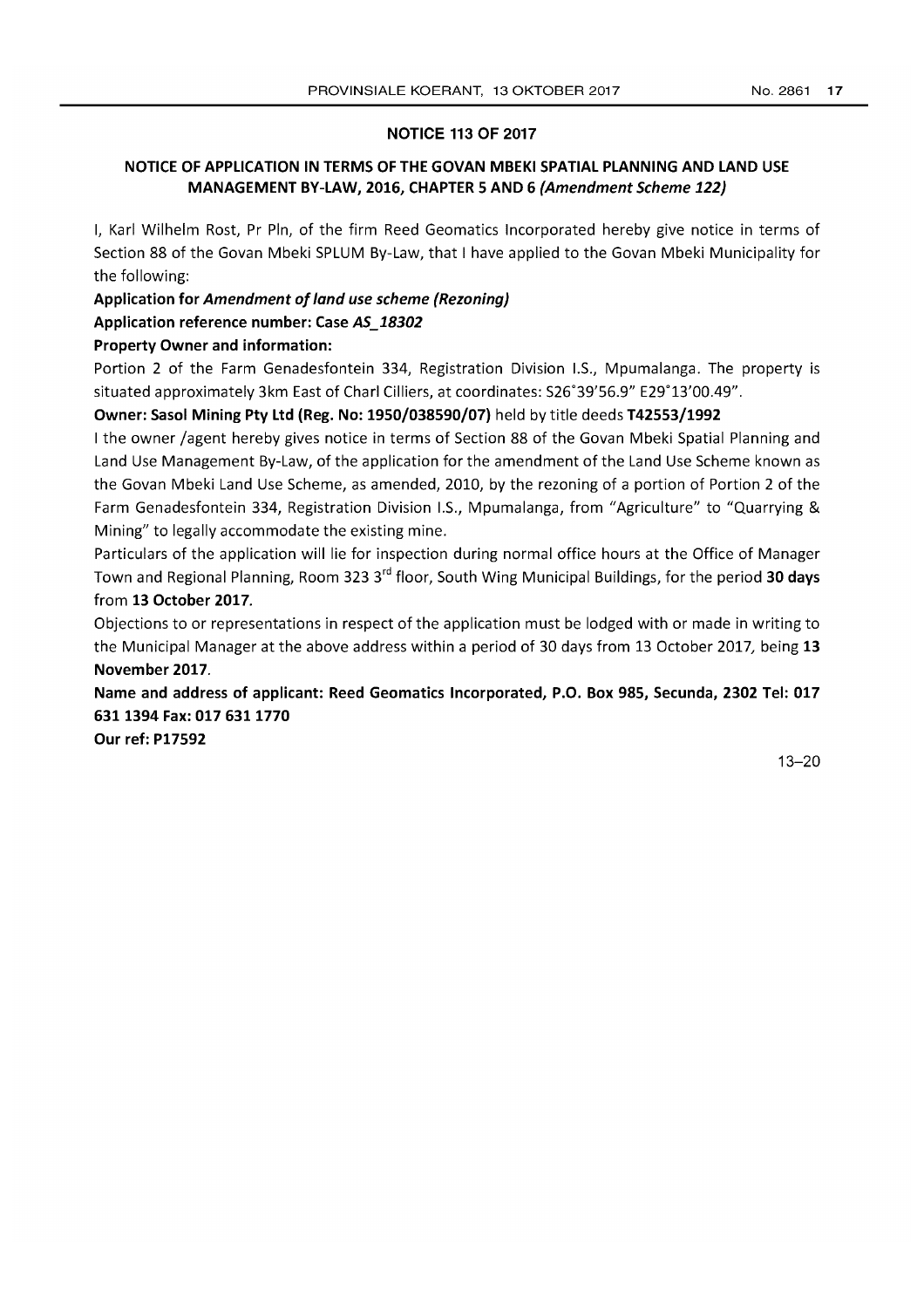#### NOTICE 114 OF 2017

# NOTICE OF APPLICATION IN TERMS OF THE GOVAN MBEKI SPATIAL PLANNING AND LAND USE MANAGEMENT BY-LAW, 2016, CHAPTER 5 AND 6 (Amendment Scheme 111)

I, Karl Wilhelm Rost, Pr Pin, of the firm Reed Geomatics Incorporated hereby give notice in terms of Section 88 of the Govan Mbeki SPLUM By-Law, that I have applied to the Govan Mbeki Municipality for the following:

# Application for Amendment of land use scheme (Rezoning)

# Application reference number: Case AS\_16453

Property Owner and information: Portion 172 (a portion of Portion 6) of the Farm Blesbokspruit 150, Registration Division I.S., Mpumalanga, south west of the intersection of Simon and Anderson street in Bethal.

#### Owner: Govan Mbeki Local Municipality

Please note that the Proposed Portion has been donated to the Department of Education in accordance with Section 79 (17) (vi) of the Local Government Ordinance, Ordinance 17 of 1939.

I the owner /agent hereby gives notice in terms of Section 88 of the Govan Mbeki Spatial Planning and Land Use Management By-Law, of the application for the amendment of the Land Use Scheme known as the Govan Mbeki Land Use Scheme, as amended, 2010, by the rezoning of Portion 172 (a portion of the Remainder of Portion 6) of the Farm Blesbokspruit No 150, Registration Division IS, Mpumalanga Province, from "Low Impact Mixed Use" to "Institutional" in order to accommodate a Place of Education on site.

Particulars of the application will lie for inspection during normal office hours at the Office of Manager Town and Regional Planning, Room 323 3<sup>rd</sup> floor, South Wing Municipal Buildings, for the period of 30 days from 13 October 2017.

Objections to or representations in respect of the application must be lodged with or made in writing to the Municipal Manager at the above address within a period of 30 days from 13 October 2017, being 13 November 2017.

Name and address of applicant: Reed Geomatics Incorporated, P.O. Box 985, Secunda, 2302 Tel: 017 6311394 Fax: 017 6311770

Our ref: P15485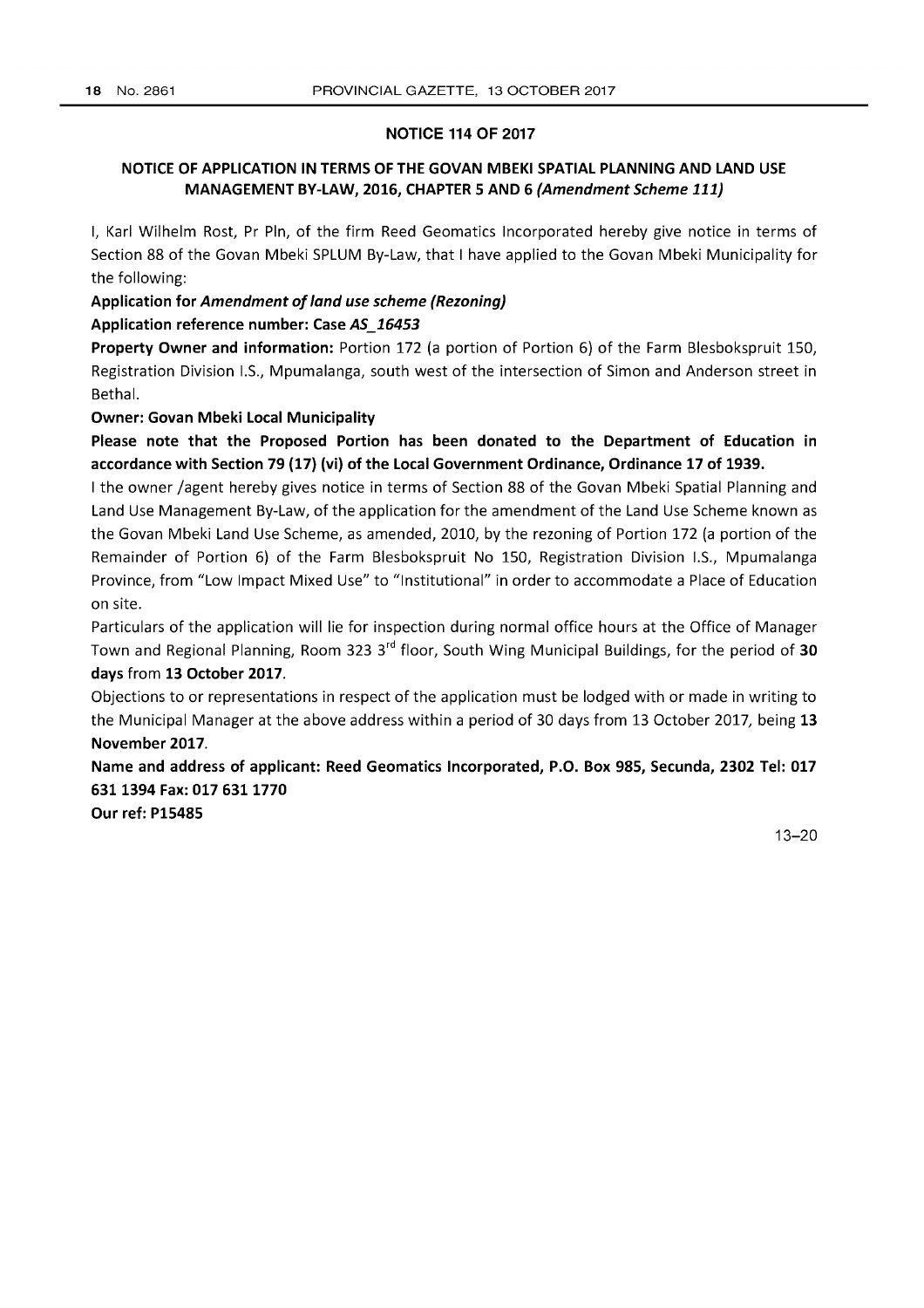# **PROCLAMATION • PROKLAMASIE**

# **PROCLAMATION 26 OF 2017**

#### **EMALAHLENI LOCAL MUNICIPALITY NOTICE OF APPROVAL OF EMALAHLENI AMENDMENT SCHEMES 1628, 1790, 1826, 1884 AND 1934**

The Local Municipality of Emalahleni declares hereby in terms of the provisions of Section 57(1 )(a) of the Town-Planning and Townships Ordinance, 1986, that it has approved the amendment schemes below, being an amendment of the Emalahleni Land Use Management Scheme, 2010, by the rezoning of the under mentioned properties from their present zonings to the new zoning as indicated below.

| Amendment<br>Scheme | Description of property                                                   | Present<br>Zoning | New zoning                                                                                                                                          |
|---------------------|---------------------------------------------------------------------------|-------------------|-----------------------------------------------------------------------------------------------------------------------------------------------------|
| 1628                | Erf 3059, eMalahleni (was Witbank)<br>Extension 16                        | Residential 1     | Business 4                                                                                                                                          |
| 1790                | Erf 2812, Benfleur Extension 14                                           | Residential 2     | Business 3 with an annexure, Annexure<br>603 for a Filling Station                                                                                  |
| 1826                | Portion 5 (a Portion of Portion 3) of<br>Erf 709, Reyno Ridge Extension 6 | Private Park      | Community Facility with an annexure,<br>Annexure 614 for the purposes of a<br>Social Hall, Place of Instruction and<br><b>Residential Buildings</b> |
| 1884                | Portion 3 of Erf 4757, eMalahleni<br>(was Witbank) Extension 1            | Residential 1     | Residential 3                                                                                                                                       |
| 1934                | Holding 53, Riverview Agricultural<br><b>Holdings</b>                     | Agricultural      | Institutional                                                                                                                                       |

Map 3 and the scheme clauses of the amendment schemes are filed with the Director, Department of Agriculture, Rural Development and Land Administration Mpumalanga Province, and the Municipal Manager, Emalahleni Local Municipality and are open for inspection at all reasonable times.

#### **HS MAYISELA ACTING MUNICIPAL MANAGER**

Civic Centre Mandela Street **eMALAHLENI**  1035 Publication date : P.O. Box 3 **eMalahleni**  1035 Provincial Gazette of Mpumalanga: 13 October 2017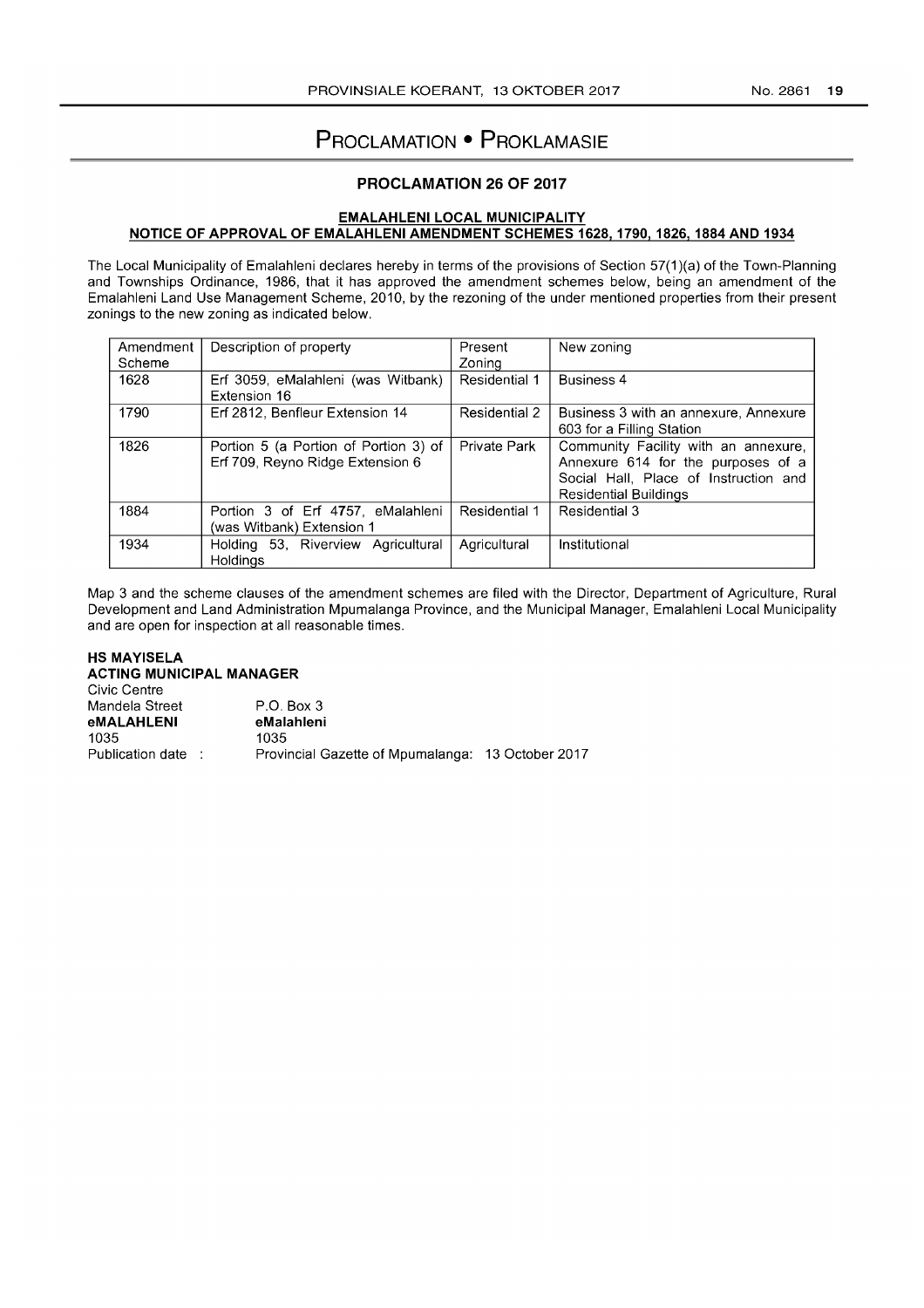# PROVINCIAL NOTICES • PROVINSIALE KENNISGEWINGS

#### PROVINCIAL NOTICE 129 OF 2017

#### NOTICE OF APPLICATIONS FOR AMENDMENT OF THE ERMELO TOWN-PLANNING SCHEME, 1982 IN TERMS OF SECTIONS 66 AND 98 OF THE MSUKALIGWA LOCAL MUNICIPALITY SPATIAL PLANNING AND LAND USE MANAGEMENT BY-LAW, 2016

#### AMENDMENT SCHEME 727

I, Jaco Peter Ie Roux of Afriplan CC, being the authorised agent of the owner of Erf 1467, Ermelo X 9 hereby give notice in terms of Section 98 of Msukaligwa Local Municipality Spatial Planning and Land Use Management By-law, 2016 read with the Spatial Planning and Land Use Management Act, 2013 (Act 16 of 2013), that I have applied to the Msukaligwa Municipality for the amendment of the town planning scheme known as Ermelo Town Planning Scheme, 1982 by the rezoning of Erf 1467, Ermelo X 9, situated at 14 Willie Delport Street, from "Residential 1" to "Residential 3" for purposes of dwelling units.

Particulars of the applications will lay for inspection during normal office hours at the office of the Municipal Manager, 1st Floor, Msukaligwa Civic Centre, Ermelo for the period of 30 days from 6 October 2017.

Objections to or representations in respect of the applications must be lodged with or made in writing to the Municipal Manager, during normal office hours, at the above address or at PO Box 48, Ermelo, 2350 within a period of 30 days from 6 October 2017 (last day for comment being 6 November 2017). Any person who cannot write may during office hours attend the Office of the Municipal Manager, where an official will assist that person to lodge comment.

Details of agent: Afriplan CC, PO Box 786, Erme/o 2350. Tel: 013 282 8035 Fax: 0132431706. Email: jaco@afriplan.com/vicky@afriplan.com

6-13

### PROVINSIALE KENNISGEWING 129 VAN 2017

### KENNISGEWING VAN AANSOEK OM WYSIGING VAN DIE ERMELO DORPSBEPLANNINGSKEMA, 1982 INGEVOLGE ARTIKEL 66 EN 98 VAN DIE MSUKALIGWA PLAASLIKE MUNISIPALITEIT RUIMTELIKE BEPLANNING EN GRONDGEBRUIKSBESTUURSVERORDENING, 2016

### WYSIGINGSKEMA 727

Ek, Jaco Peter Ie Roux van Afriplan CC, synde die gemagtigde agent van die eienaar van Erf 1467 Ermelo X 9 gee hiermee ingevolge Artikel 98 van die Msukaligwa Plaaslike Munisipaliteit Ruimtelike Beplanning en Grondgebruikbestuursverordening, 2016, saamgelees met die Wet op Ruimtelike Beplanning en Grondgebruiksbestuur, 2013 (Wet 16 van 2013), kennis dat ek by Msukaligwa Munisipaliteit aansoek gedoen het vir die wysiging die dorpsbeplanningskema bekend as Ermelo Dorpsbeplanningskema 1982, deur die hersonering van Erf 1467, Ermelo X 9, geleë te Willie Delportstraat 14 van "Residensieel 1" na "Residensieel 3" vir doeleindes van wooneenhede.

Besonderhede van die aansoeke lê ter insae gedurende gewone kantoorure by die kantoor van die Munisipale Bestuurder, Eerste vloer, Ermelo Burgersentrum, Ermelo 30 dae vanaf 6 Oktober 2017.

Besware teen of vertoë ten opsigte van die aansoeke moet binne 'n tydperk van 30 dae vanaf 6 Oktober 2017, gedurende gewone kantoor-ure, skriftelik by of tot die Munisipale Bestuurder by die bovermelde adres of by Msukaligwa Munisipaliteit, Posbus 48, Ermelo, 2350, ingedien of gerig word (Iaaste datum vir kommentare 6 November 2017). Enige persoon wat nie kan skryf nie sal tydens kantoor-ure deur 'n amptenaar by die Kantoor van die Munisipale Bestuurder bygestaan word om kommentaar in te dien.

#### Besonderhede van die agent: Afriplan CC, Posbus 786, Erme/o 2350. Tel: 013 282 8035 Faks: 013 243 1706. E-pos: jaco@afriplan.com/vicky@afriplan.com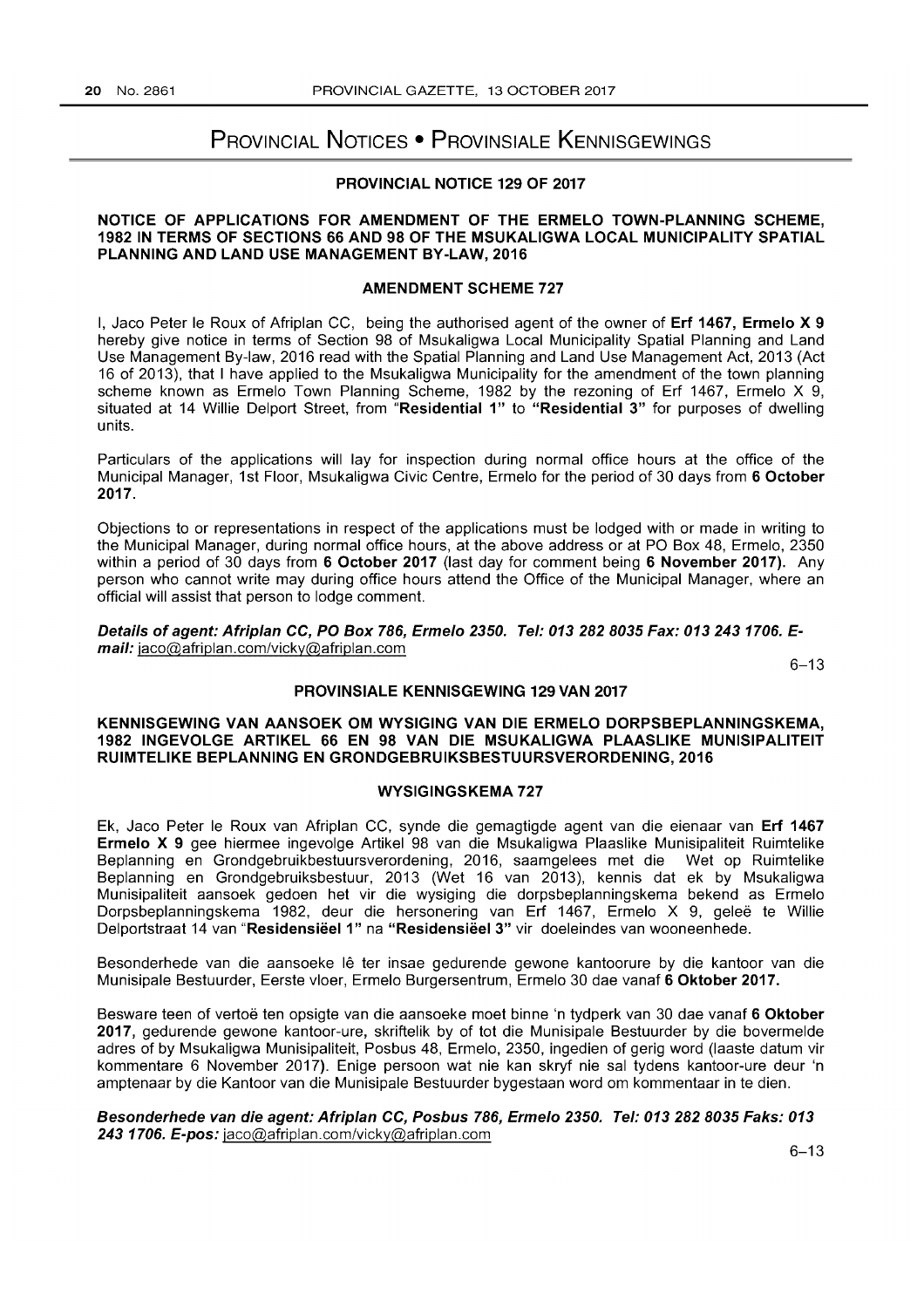### PROVINCIAL NOTICE 130 OF 2017

# NOTICE OF APPLICATION IN TERMS OF THE GOVAN MBEKI SPATIAL PLANNING AND LANDUSE MANAGEMENT BY-LAW, 2016, CHAPTER 5 AND 6.

I Sibusiso Simon Ndinga, of Erf7648 SecundaExt.22, hereby give notice in terms of section 89 ofthe Govan Mbeki SPLUM By-Law that I have applied to the Govan Mbeki Municipality for the following:

# Application for: The closure of a Public Open Place

Notification Number: E/SEC/22/7648

Property Information: Erf 7648 (park) Secunda Extension 22, Registration Division I.S, Mpumalanga situated at Colenso Street.

Owner Information: Govan Mbeki Municipality: I the owner hereby give notice in terms of section 89 of the Govan Mbeki SPLUM By-Law, of the application for the permanent closure of park on Erf 7648 (park). Particulars of the application will lie for inspection during normal office hours at the office of Manager Land Use Management, Room 323, Third Floor, South Wing Municipal Buildings, for the period of 30 days from 13<sup>th</sup> of October 2017. Objections in respect of the application must be lodged with or made in writing to the municipal manager at the above address within a period of 30 days from 13<sup>th</sup> of October 2017.

Name and address of applicant Sibusiso Simon Ndinga POBox 1364 Secunda 2302

## PROVINCIAL NOTICE 131 OF 2017

NOTICE OF APPLICATION FOR AMENDMENT OF THE EMALAHLENI LAND USE MANAGEMENT SCHEME 2010 IN TERMS OF CHAPTER 5 AND 6 OF THE EMALAHLENI SPATIAL PLANNING AND LAND USE MANAGEMENT BYLAW, 2016, READ TOGETHER WITH SPLUMA, ACT 16 OF 2013

### EMALAHLENI AMENDMENT SCHEME 2207

I, Laurette Swarts Pr. Pln. (831214 0079 08 9) of the firm Korsman & Associates, being the authorised agent of the owner of, Erf 2707 Emalahleni Extension 16 Township Registration Division J.S., Province of Mpumalanga, hereby give notice in terms of Chapter 5 and 6 of the Emalahleni Spatial Planning and Land Use Management By-law, 2016, read together with SPLUMA, 2013, that I have applied to the Emalahleni Local Municipality for the amendment of the town planning scheme known as the Emalahleni Land Use Management Scheme 2010 by the rezoning of the erf described above, situated at 20 Volschenk Avenue, from "Residential 1" to "Residential 3" in order to accommodate Residential Buildings. Particulars of the application will lay for inspection during normal office hours at the office of the Chief Town Planner, third Floor, Civic Centre, Mandela Avenue, Emalahleni, for a period of 30 days from 13 October 2017. Objections to or representations in respect of the application must be lodged with or made in writing to the Municipal Manager at the above address or at P.O Box 3, Emalahleni, 1035 within a period of 30 days from 13 October 2017. Address of applicant: Korsman & Associates, Private Bag X7294, Suite 295, Witbank, 1035, Phone: 013-650 0408, Fax: 086 663 6326, Email admin@korsman.co.za Our ref: R17189-advGG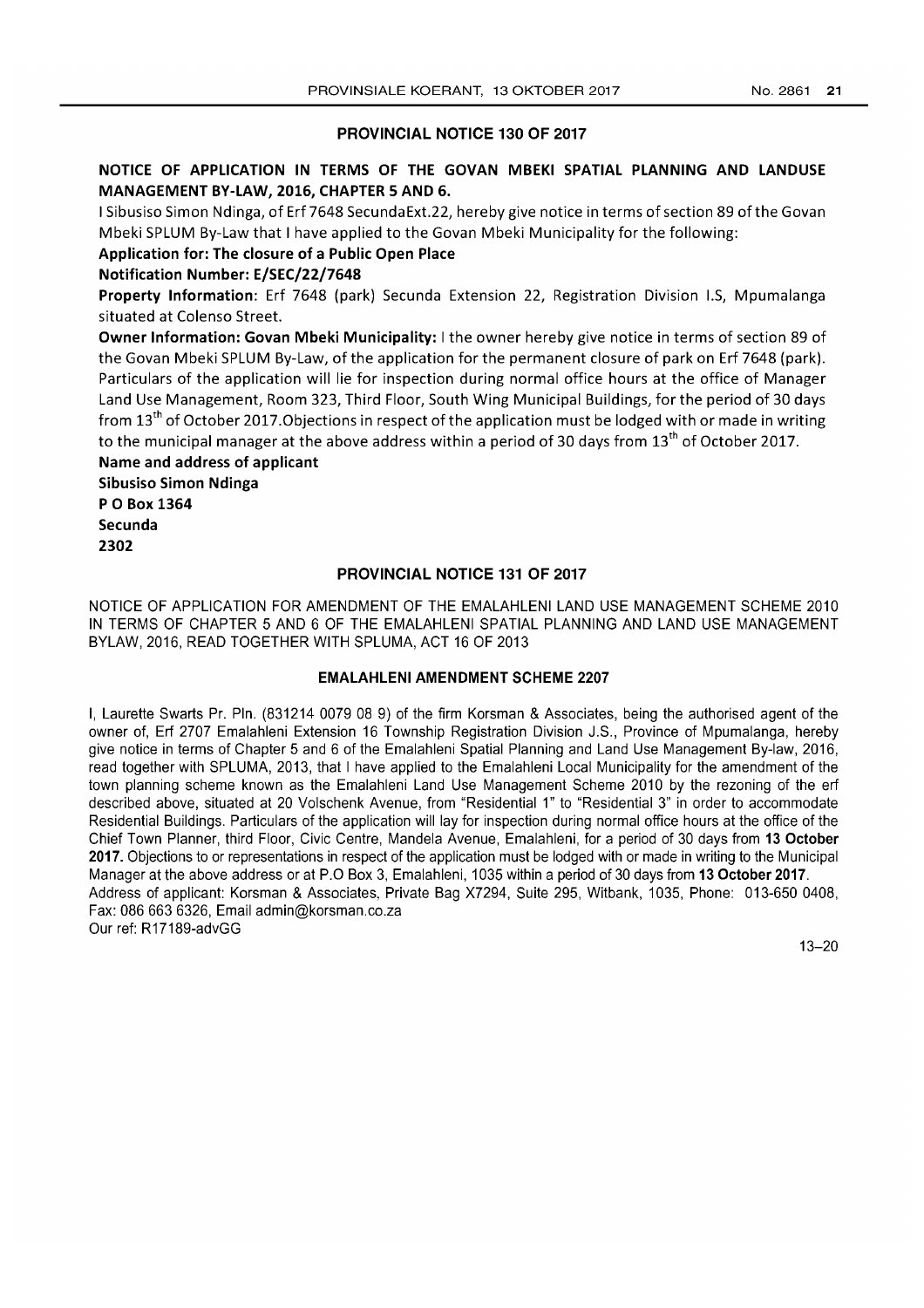#### PROVINSIALE KENNISGEWING 131 VAN 2017

KENNISGEWING VAN AANSOEK OM WYSIGING VAN DIE EMALAHLENI GRONDGEBRUIKBESTUURSKEMA, 2010 INGEVOLGE HOOFSTUK 5 EN 6 VAN DIE EMALAHLENI RUIMETLIKEBEPLANNING EN GRONDGEBRUIKS-BESTUUR BY-WET, 2016, SAAMGELEES MET SPLUMA, WET 16 VAN 2013

#### EMALAHLENI WYSIGINGSKEMA 2207

Ek, Laurette Swarts Pr. Pln. (831214 0079 08 9) van die firma Korsman & Vennote, synde die gemagtigde agent van die eienaar van Erf 2707 Emalahleni Uitbreiding 16 Dorpsgebied, Registrasie Afdeling J.S., Provinsie van Mpumalanga gee hiermee ingevolge Hoofstuk 5 en 6 van die Emalahleni Ruimtelikebeplanning en Grondgebruiksbestuur By-wet, 2016, saamgelees met SPLUMA, 2013, kennis dat ek by die Emalahleni Plaaslike Munisipaliteit aansoek gedoen het om die wysiging van die dorpsbeplanningskema, bekend as die Emalahleni Grondgebruikbestuurskema 2010 deur die hersonering van die eiendom hierbo beskryf, gelee te Voischenklaan 20, van "Residensieel 1" na "Residensieel 3" ten einde 'n Residensielegeboue te akkommodeer. Besonderhede van die aansoek lê ter insae gedurende gewone kantoorure by die Hoofstadsbeplanner, Derdevloer, Burgersentrum, Mandelarylaan, Emalahleni, vir 'n tydperk van 30 dae vanaf 13 Oktober 2017. Besware teen of vertoë ten opsigte van die aansoek moet binne 'n tydperk van 30 dae vanaf 13 Oktober 2017 skriftelik tot die munisipale Bestuurder by bovermelde adres of by Posbus 3, Emalahleni, 1035 ingedien of gerig word.

Adres van applikant: Korsman & Venote, Privaatsak X7294, Suite 295, Witbank, 1035, Tel: 013-650 0408 Faks: 086 663 6326, E-pos admin@korsman.co.za

Ons verwysing: R17195-advGG

13-20

#### PROVINCIAL NOTICE 132 OF 2017

NOTICE OF APPLICATION FOR AMENDMENT OF THE EMALAHLENI LAND USE MANAGEMENT SCHEME 2010 IN TERMS OF CHAPTER 5 & 6 AND SIMULTANEOUSE REMOVAL OF RESTRICTIVE CONDITIONS IN TERMS OF SECTION 67 OF THE EMALAHLENI SPATIAL PLANNING AND LAND USE MANAGEMENT BYLAW, 2016, READ TOGETHER WITH SPLUMA, ACT 16 OF 2013

#### EMALAHLENI AMENDMENT SCHEME 2207

I, Laurette Swarts Pr. Pln. (831214 0079 08 9) of the firm Korsman & Associates, being the authorised agent of the owner of, Erf 2707 Emalahleni Extension 16 Township Registration Division J.S., Province of Mpumalanga, hereby give notice in terms of Chapter 5 and 6 of the Emalahleni Spatial Planning and Land Use Management By-law, 2016, read together with SPLUMA, 2013, that I have applied to the Emalahleni Local Municipality for the amendment of the town planning scheme known as the Emalahleni Land Use Management Scheme 2010 by the rezoning of the erf described above, situated at 20 Volschenk Avenue, from "Residential 1" to "Residential 3" in order to accommodate Residential Buildings.

Notice is also given in terms of the above that I have applied to the Emalahleni Local Authority for the removal of restrictive title conditions as described hereunder:

Deed of transfer: *T16453/2015* 

Conditions no: Page 3 paragraph C.a & b.

Full name of owner: Johan Blignaut (ID no.: 7707195203081)

Description of land in respect of which the deed of transfer is applicable to: Property will be used for Residential Buildings.

Particulars of the application will lay for inspection during normal office hours at the office of the Chief Town Planner, third Floor, Civic Centre, Mandela Avenue, Emalahleni, for a period of 30 days from 13 October 2017. Objections to or representations in respect of the application must be lodged with or made in writing to the Municipal Manager at the above address or at P.O Box 3, Emalahleni, 1035 within a period of 30 days from 13 October 2017.

Address of applicant: Korsman & Associates, Private Bag X7294, Suite 295, Witbank, 1035, Phone: 013-650 0408, Fax 086 663 6326, Email admin@korsman.co.za

Our ref: R17189-advGG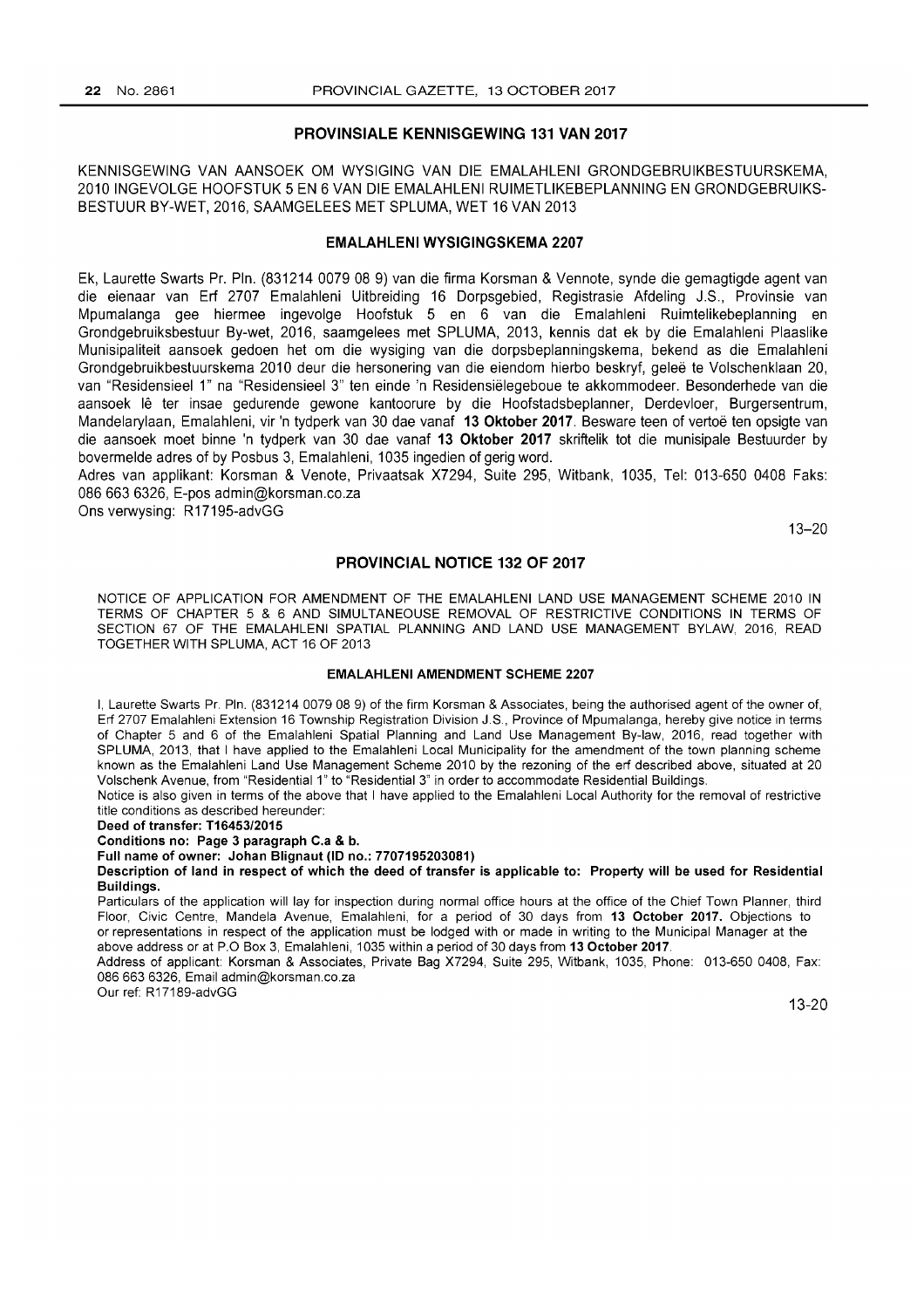#### PROVINSIALE KENNISGEWING 132 VAN 2017

KENNISGEWING VAN AANSOEK OM WYSIGING VAN DIE EMALAHLENI GRONDGEBRUIKBESTUURSKEMA, 2010 INGEVOLGE HOOFSTUK 5 & 6 EN GELYKTYDIGE VERWYDERING VAN BEPERKENDE VOORWAARDES IN TERME VAN GEDEELTE 67 VAN DIE EMALAHLENI RUIMETLIKEBEPLANNING EN GRONDGEBRUIKSBESTUUR BY-WET, 2016, SAAMGELEES MET SPLUMA, WET 16 VAN 2013

#### EMALAHLENI WYSIGINGSKEMA 2207

Ek, Laurette Swarts Pr. Pln. (831214 0079 08 9) van die firma Korsman & Vennote, synde die gemagtigde agent van die eienaar van Erf 2707 Emalahleni Uitbreiding 16 Dorpsgebied, Registrasie Afdeling J.S., Provinsie van Mpumalanga gee hiermee ingevolge Hoofstuk 5 en 6 van die Emalahleni Ruimtelikebeplanning en Grondgebruiksbestuur By-wet, 2016, saamgelees met SPLUMA, 2013, kennis dat ek by die Emalahleni Plaaslike Munisipaliteit aansoek gedoen het om die wysiging van die dorpsbeplanningskema, bekend as die Emalahleni Grondgebruikbestuurskema 2010 deur die hersonering van die eiendom hierbo beskryf, gelee te Voischenklaan 20, van "Residensieel 1" na "Residensieel 3" ten einde 'n Residensielegeboue te akkommodeer.

Kennis word ook gegee in terme van bovermelde dat 'n aansoek ingedien is by die Emalahleni Plaaslike Owerheid vir die verwydering van beperkende titel voorwaarde soos beskryf hier ondder.

Titelakte: *T16453/2015* 

Voorwaarde nr.: Bladsy 3 paragraaf C.a & b.

Volle naam van eienaar: Johan Blignaut (ID no.: 7707195203081)

Beskrywing van grond waarop titelakte van toepassing is: Die eiendom gaan gebruik word vir Residensiëlegeboue. Besonderhede van die aansoek Ie ter insae gedurende gewone kantoorure by die Hoofstadsbeplanner,

Derdevloer, Burgersentrum, Mandelarylaan, Emalahleni, vir 'n tydperk van 30 dae vanaf 13 Oktober 2017. Besware teen of vertoe ten opsigte van die aansoek moet binne 'n tydperk van 30 dae vanaf 13 Oktober 2017 skriftelik tot die

munisipale Bestuurder by bovermelde adres of by Posbus 3, Emalahleni, 1035 ingedien of gerig word.

Adres van applikant: Korsman & Venote, Privaatsak X7294, Suite 295, Witbank, 1035, Tel: 013-650 0408 Faks: 086663 6326, E-pos admin@korsman.co.za

Ons verwysing: R17195-advGG

13-20

#### PROVINCIAL NOTICE 133 OF 2017

NOTICE OF APPLICATION FOR AMENDMENT OF THE EMALAHLENI LAND USE MANAGEMENT SCHEME 2010 IN TERMS OF CHAPTER 5 AND 6 OF THE EMALAHLENI SPATIAL PLANNING AND LAND USE MANAGEMENT BYLAW, 2016, READ TOGETHER WITH SPLUMA, ACT 16 OF 2013

#### EMALAHLENI AMENDMENT SCHEME 2177 WITH ANNEXURE 778

I. Laurette Swarts Pr. Pln (ID no.: 831214 0079 08 9) of Korsman & Associates being the authorised agent of the owner of Portion 11 (a portion of Portion 1) & Portion 22 (a portion of Portion 1) of the farm Vlakfontein 569, Registration Division JR, province of Mpumalanga and the Remainder of Portion 10 & the Remainder of Portion 11 of the farm Bankfontein 216, Registration Division I.R. province of Mpumalanga & Remainder of Portion 11 & Portion 103 of the Farm Heuwelfontein 215, Registration Division I.R., Province of Mpumalanga, hereby give notice in terms of chapter 5 and 6 of the Emalahleni Spatial Planning and Land Use Management By-law, 2016, read together with SPLUMA, 2013, that I have applied to the Emalahleni Local Municipality for the amendment of the town planning scheme known as the Emalahleni Land Use Management Scheme 2010 by the rezoning of the erf described above, situated adjacent west of Emalahleni, south of the N12 and north of Kendal Forest Holdings from "Agriculture" to "Special" with annexure 778 for Mining Purposes. Particulars of the application will lay for inspection during normal office hours at the office of the Chief Town Planner, third Floor, Civic Centre, Mandela Avenue, Emalahleni, for a period of 30 days from 13 October 2017. Objections to or representations in respect of the application must be lodged with or made in writing to the Municipal Manager at the above address or at P.O Box 3, Emalahleni, 1035 within a period of 30 days from 13 October 2017.

Address of applicant: Korsman & Associates, Private Bag X7294, Suite 295, Witbank, 1035, Phone: 013-650 0408, Fax: 0866636326, Email admin@korsman.co.za

Our ref: R17184-advGazette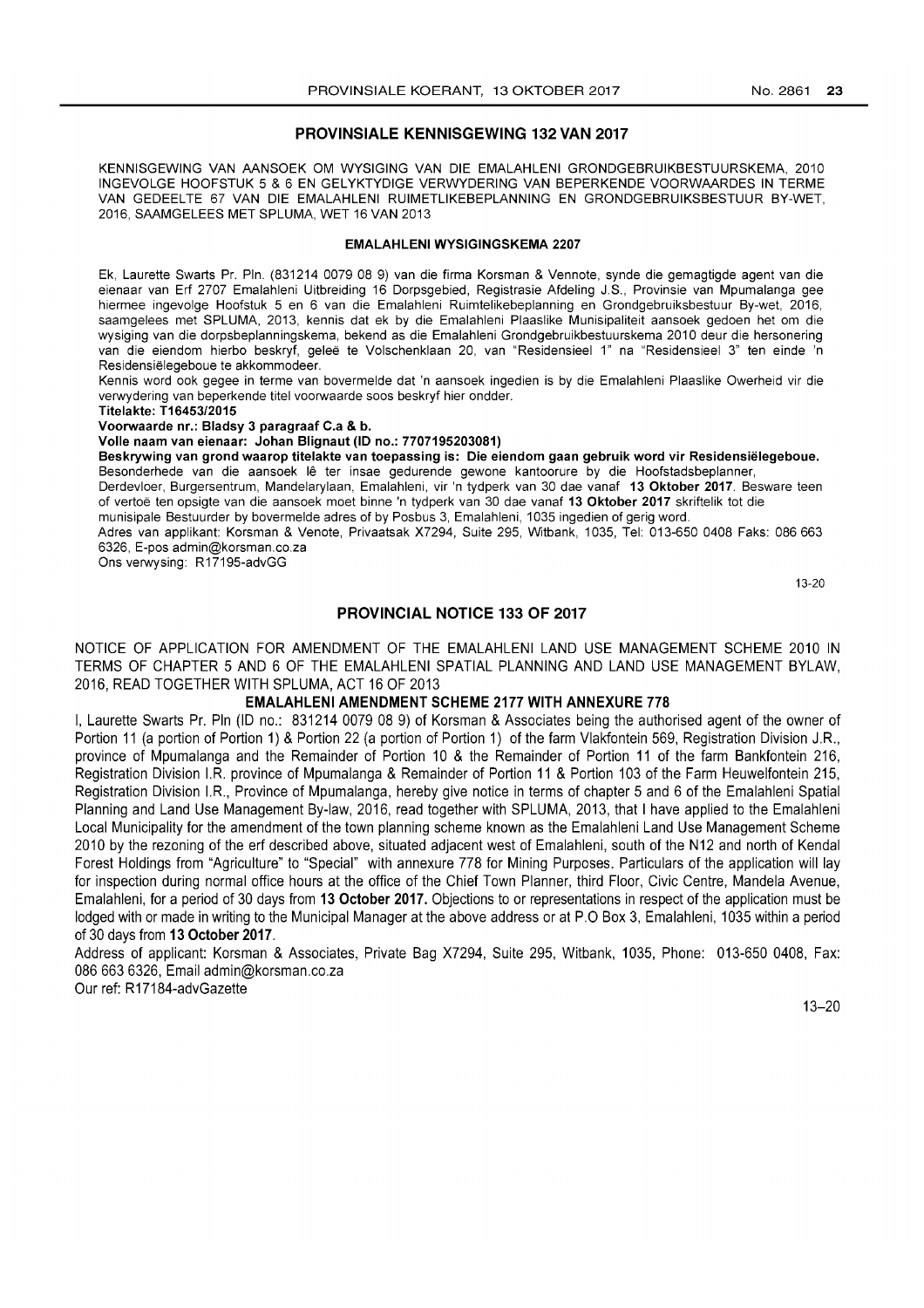#### PROVINSIALE KENNISGEWING 133 VAN 2017

KENNISGEWING VAN AANSOEK OM WYSIGING VAN DIE EMALAHLENI GRONDGEBRUIKBESTUURSKEMA, 2010 INGEVOLGE HOOFSTUK 5 EN 6 VAN DIE EMALAHLENI RUIMETLIKEBEPLANNING EN GRONDGEBRUIKSBESTUUR BY-WET, 2016, SAAMGELEES MET SPLUMA, WET 16 VAN 2013

#### EMALAHLENI WYSIGINGSKEMA 2177 MET BY LAAG 778

Ek, Laurette Swarts Pr. Pln (Id nr. 831214 0079 08 9) van Korsman & Vennote synde die gemagtigde agent van die eienaar van Gedeelte 11 ('n Gedeelte van Gedeelte 1) & Gedeelte 22 ('n gedeelte van Gedeelte 1) van die plaas Vlakfontein 569, Registrasie Afdeling JR, Provinsie van Mpumalanga en Restand van Gedeelte 10 & Restand van Gedeelte 11 van die plaas Bankfontein 216, Registrasie Afdeling I.R., provinsie van Mpumalanga en Restand van Gedeelte 11 & Gedeelte 103 van die plaas Heuwelfontein 215, Registrasie Afdeling I.R., provinsie van Mpumalanga gee hiermee ingevolge hoofstuk 5 en 6 van die Emalahleni Ruimtelikebeplanning en Grondgebruiksbestuur By-wet, 2016, saamgelees met SPLUMA, 2013, kennis dat ek by die Emalahleni Plaaslike Munisipaliteit aansoek gedoen het om die wysiging van die dorpsbeplanningskema, bekend as die Emalahleni Grondgebruikbestuurskema 2010 deur die hersonering van die eiendom hierbo beskryf, gelee wes van Emalahleni, suid van die N12 en noord van die Kendal Forest Hoewes, van "Landbou" na "Spesiaal" met bylaag 778 vir Mynbou doeleindes . Besonderhede van die aansoek Ie ter insae gedurende gewone kantoorure by die Hoofstadsbeplanner, Derdevloer, Burgersentrum, Mandelarylaan, Emalahleni, vir 'n tydperk van 30 dae vanaf 13 Oktober 2017. Besware teen of vertoë ten opsigte van die aansoek moet binne 'n tydperk van 30 dae vanaf

13 Oktober 2017 skriftelik tot die munisipale Bestuurder by bovermelde adres of by Posbus 3, Emalahleni, 1035 ingedien of gerig word.

Adres van applikant: Korsman & Vennote, Privaatsak X7294, Suite 295, Witbank, 1035, Tel: 013-650 0408 Faks: 086663 6326, E-pos admin@korsman.co.za

Ons verwysing: R17184-advGazette

13-20

# LOCAL AUTHORITY NOTICES • PLAASLIKE OWERHEIDS KENNISGEWINGS

## LOCAL AUTHORITY NOTICE 110 OF 2017

#### DR JS MOROKA LOCAL MUNICIPALITY

# NOTICE OF APPLICATION FOR THE ESTABLISHMENT OF TOWNSHIP/ EXTENSION OF BOUNDARIES IN TERMS OF SECTION 57 (A) AND 98(1) (A) OF THE DR JS MOROKA SPATIAL PLANNING AND LAND USE MANAGEMENT BYLAW, 2016

I/we Matete and Associates Consultants being the authorised agent of the registered owner of the Farm Matjesgoedkuil 3 JS hereby give notice in terms of Section 98(1) (a) of the Dr JS Moroka Spatial Planning and Land use Management Bylaw 2016, that I/we have applied to the Dr JS Moroka Local municipality for the establishment of the township/extension of boundaries. The property is situated at: the Farm Matjesgoedkuil 3 JS, Ramokgeletsane, Mpumalanga Province

Any objection/s or comments including the grounds for such objection/s or comments with full contact details, shall be made in writing to the Municipal Manager, Private Bag X 4012, Siyabuswa, 0472 within 30 days from 06 October 2017

Full particulars and plans may be inspected during normal office hours at the office of the Municipal Manager, Dr JS Moroka Local Municipality, A2601/3 Bongimfundo Street, Siyabuswa, 0472, Tel: 013 973 1101 for a period of 30 days from 06 October 2017

Address of the Applicant: 100 Marshall Street, Office 4 Kruger Park, Polokwane, 0699

PO Box 339, Bendor Park, 0713

Telephone no: 015291 1425

Cell: 078581 7466